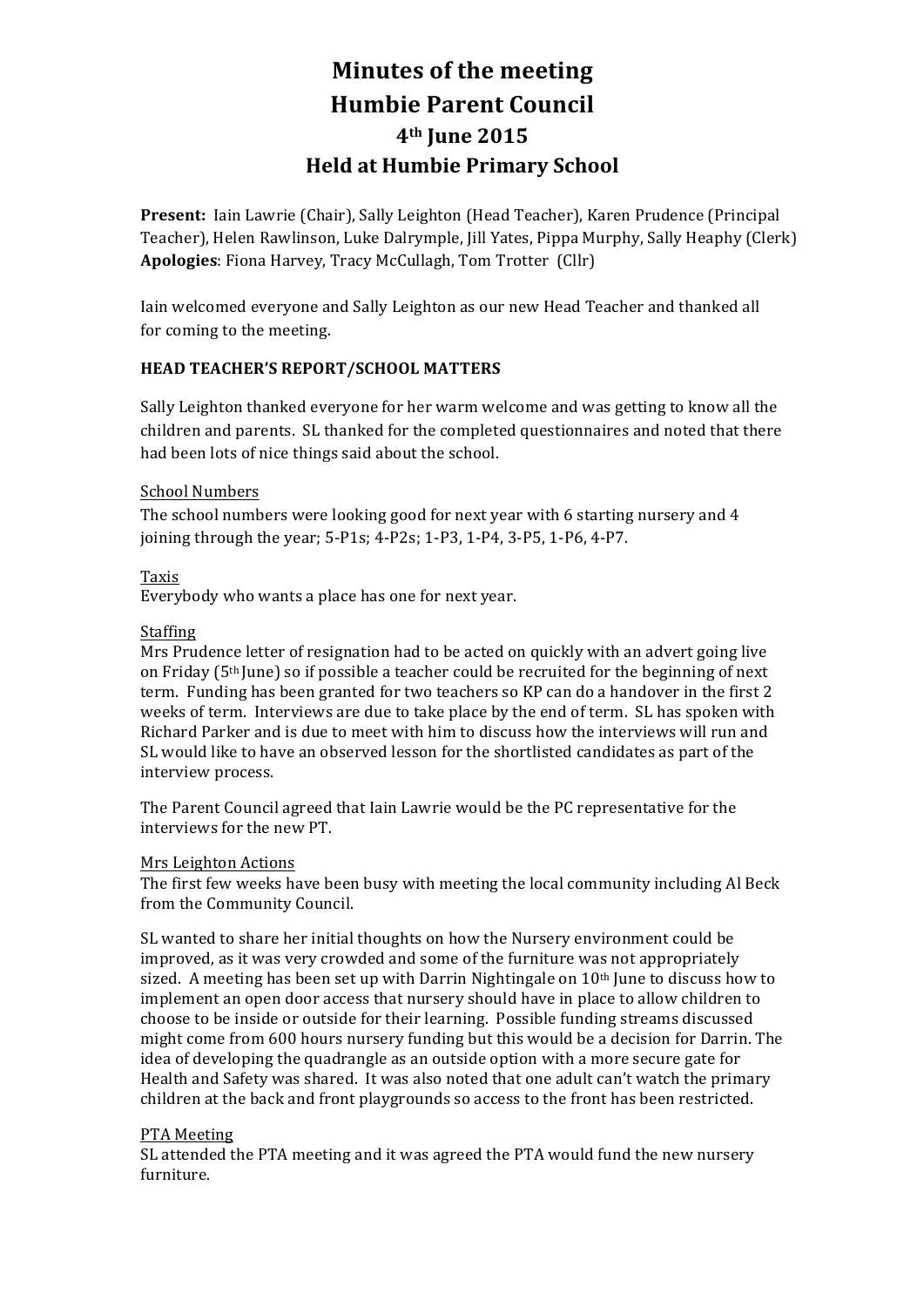#### Orchard Meeting

SL went to the meeting about the new orchard and was keen to develop the idea with regards to the school.

#### School Information

SL wanted to introduce cursive handwriting throughout the school. A parent workshop would be held. More maths problem solving.

#### Ross-Rocks

Take forward the Ross Rocks Reading idea to raise attainment with emphasis on author focus and literacy.

#### One Plus Two

Scottish Government recommendation that school children should be taught one primary language and two secondary i.e. French and Spanish. There is a  $\frac{1}{2}$  day training on 18<sup>th</sup> August.

Iain suggested that someone from the community with language skills might be willing to come and help out. Luke suggested that secondary school teachers could come and help out. KP had been involved with this idea a science teacher and a maths teacher for Saltoun but staffing was a problem. SL was going to explore Language Leaders, older children  $15 \& 16$  yr olds to come from the High School. A themed café was also suggested.

#### SL's Main Priorities

- Planning Assessment, Reporting and Tracking
- More information on the school website
- Curriculum leaflets
- Redraft school report
- Review profiles parent involvement and feedback.

## Website Improvements

Discussed moving our website forward and meeting with David Gilmour. A subgroup was formed to implement the improvements. Helen Rawlinson and Pippa Murphy as PC members and Sally Heaphy as a parent volunteer – the Webinars

Changes to the Newsletter has been made so the children are now more involved in writing articles for it.

## PE Bid

KP thanked Grant Rawlinson for all his help with the bid but sadly Humbie were unsuccessful. But it was agreed that Humbie should seek feedback and reapply.

#### Humbie Successes

Masie Rawlinson won an art competition and her artwork will be displayed in the National Gallery.

Struan and Sam came 2<sup>nd</sup> in the Big Cook Little Cook competition

Sam 6<sup>th</sup> out of 19 in the Spelling Bee

## **ELAPCM MATTERS**

The May meeting was cancelled. Iain attended the March meeting with the following updates:

## ELC Budgets

These are similar to last year. Iain's suggestion that devolved budgets could use cheaper alternatives i.e. Amazon was agreed. PTA are allowed to gift.